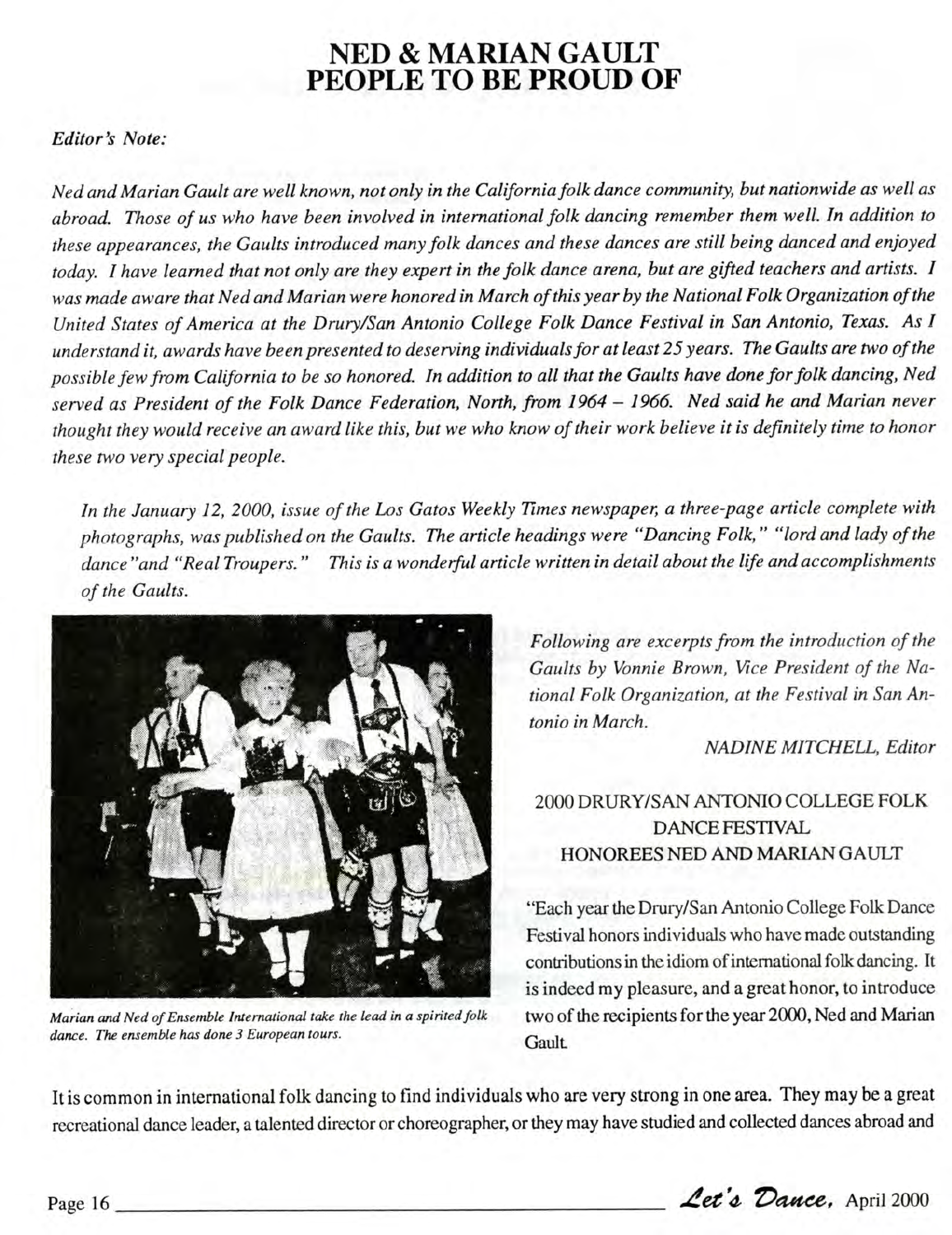

are a so-called specialty teacher. Rarely, however, do we find someone who does it all – who are professional educators, recreational dance leaders, artistic directors of a performing company, choreographers, dance ethnographers, writers and publishers, musician and artist. Ned and Marian wear all these hats and are the rare individuals who do everything and do it all so well!

They have taught folk dance classes for San Jose State University, West Valley College, adult education programs, recreation departments, dance conferences, teacher's workshops, and teacher training seminars.

*One of several instruments Ned Gault enjoys playing is his autoharp.* They have taught folk dance classes for San Jose State University, West Valley College, adult education programs,

recreation departments, dance conferences, teacher's workshops, and teacher training seminars. When Lawton Harris, the founder of Stockton Folk Dance Camp, invited them to teach they accepted and remained on the teaching staff for 28 years. Their sound and innovative teaching techniques were an inspiration. Ned, with all his technological skills, managed all the sound equipment and did the camp's first video documentation. Marian, an artist and calligrapher, designed syllabi covers and did various types of art work.

The Gaults rapidly gained a reputation of being very skilled recreational dance teachers and their services were much in demand. Eventually, this also led to teaching engagements in Norway, Sweden, Denmark, Holland, Germany, Switzerland, Italy, Austria and Japan.

During the course of the Gault's recreational dance career, it is interesting to note that they created three dances which are still found on the programs of groups and festivals across the United States and Canada: Tango Poquito, El Gaucho Tango and La EnCantada Tango. They have just recently composed a nice collection of trio



*Marian Gault straightens one of her many paintings that haml in the Monte Sereno home she and Ned share with their keeshond, Misty.*

dances which are especially useful in folk dancing where women usually outnumber the men.

In 1966, the Gaults formed the performing company called Ensemble International and for 34 years they have danced and